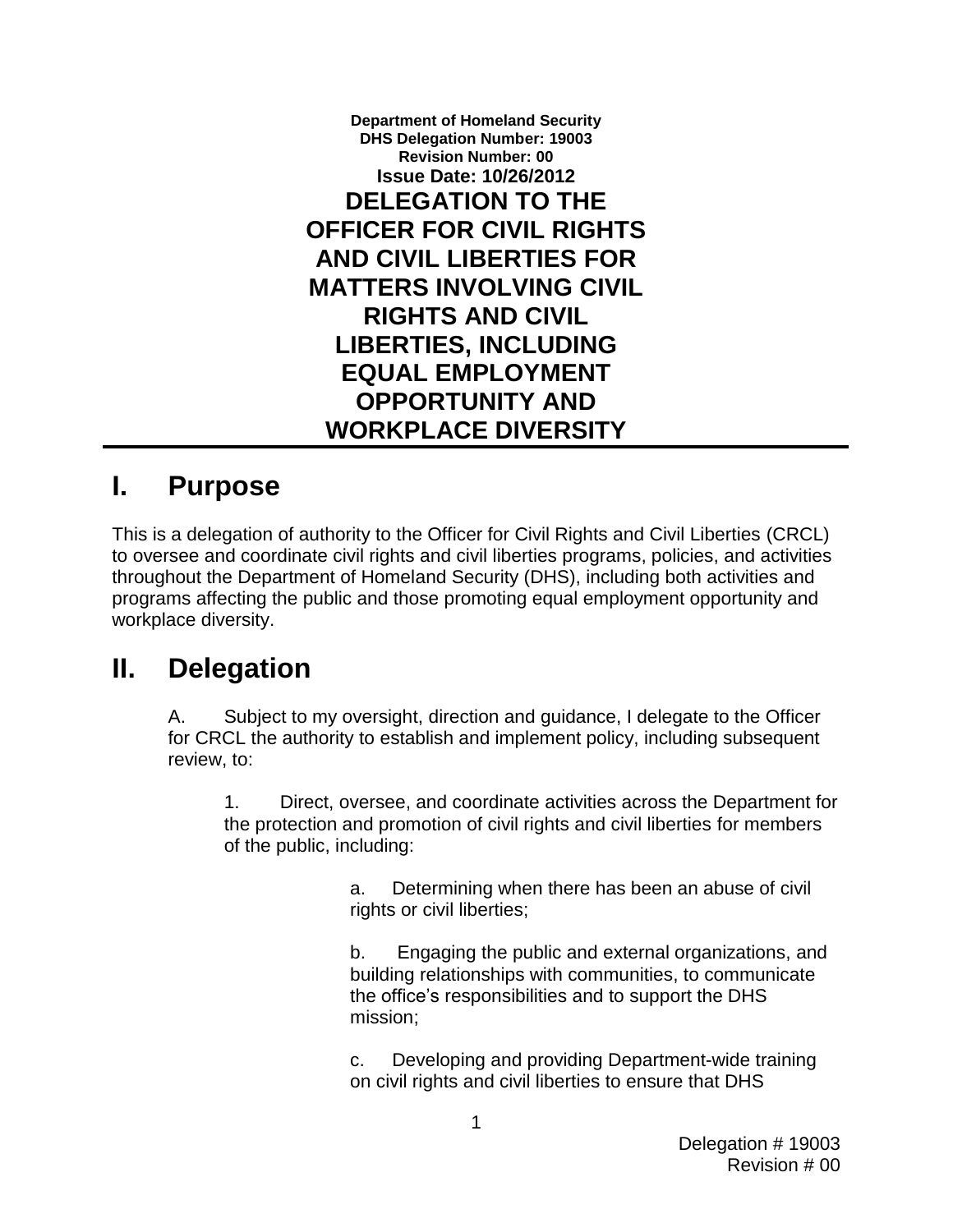specific civil rights and civil liberties training while carrying out their homeland security responsibilities; personnel are well-versed in their obligations to protect civil rights and civil liberties and collaborating with Component EEO/Civil Rights offices that provide Agency mission-

 rights and civil liberties; and d. Developing Department-wide policies to protect civil

 Department for the policies' impact on civil rights and civil e. Assessing new and existing policies throughout the liberties

 workplace diversity and inclusion, including: 2. Direct, oversee, and coordinate the Department's Equal Employment Opportunity (EEO) complaint system, and promote EEO,

> and Departmental policy, and rendering final decisions pursuant to 29 CFR § 1614.110 or administratively when that regulation is not applicable; a. Determining when there has been a lack of equal employment opportunity, processing EEO complaints including those arising under statutes, Executive Orders,

 $h_{-}$  settlement agreements, including awarding compensatory remedial action when necessary; Rendering decisions on allegations of breach of EEO damages and attorney fees and requiring appropriate

 c. Developing and administering an effective EEO dispute resolution and prevention program;

 d. Developing, coordinating and evaluating with activities, and anti-harassment programs; Component Heads, EEO policy, management, and training

 e. Developing and overseeing policies and procedures for providing reasonable accommodations for employees with disabilities;

accessible to users with disabilities: f. Ensuring that information technology applications are

 data, and annual reporting requirements to ensure g. Directing and implementing employee training requirements, public posting of summary EEO complaint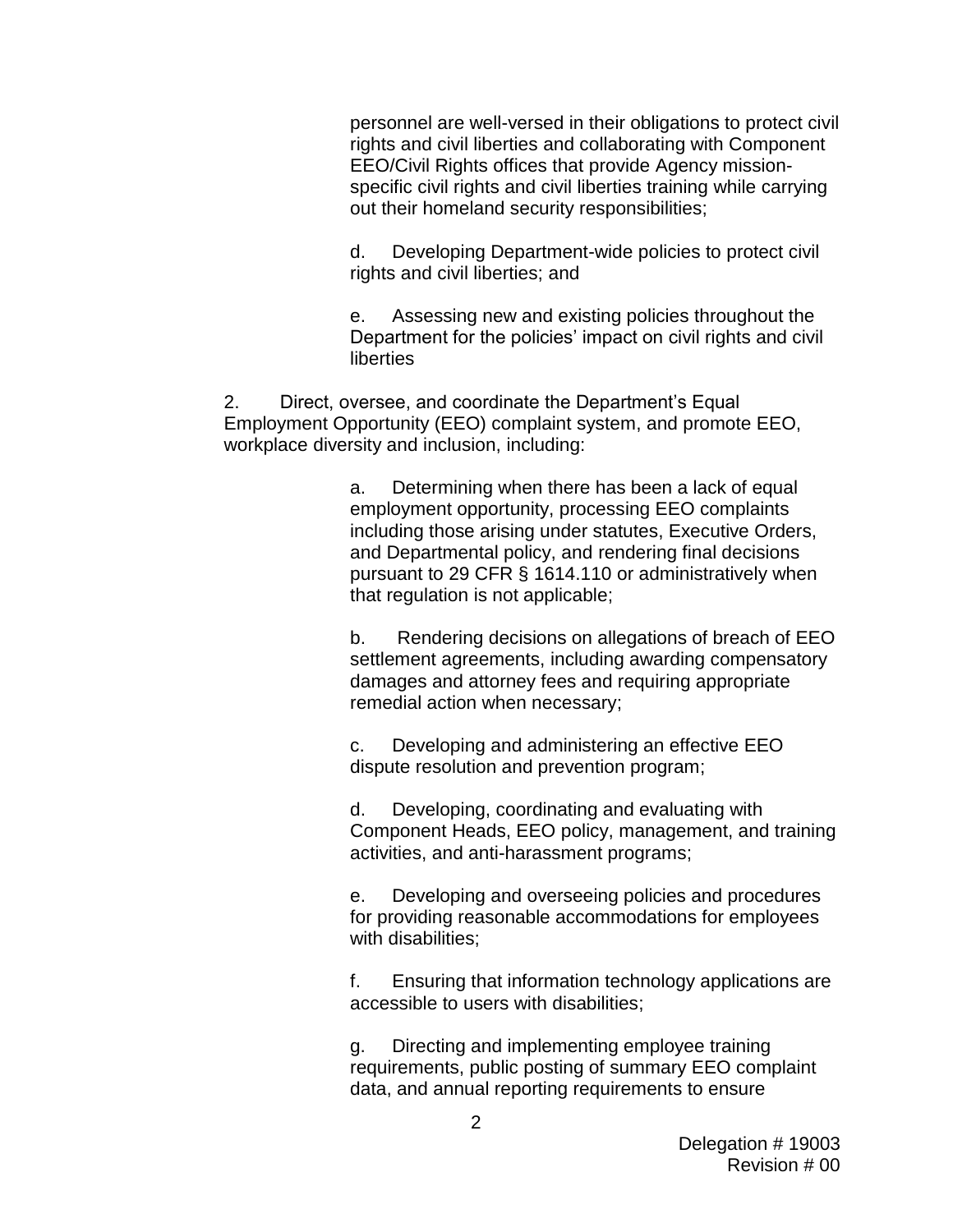compliance with the No FEAR Act of 2002; and

h. In conjunction with the Office of the Chief Human Capital Officer (OCHCO), directing the Department's Diversity Initiative and promoting workplace diversity by developing, coordinating, approving, and evaluating workplace diversity programs.

 3. Ensure that all federally-assisted and federally-conducted programs or activities of the Department comply with:

> 1964, as amended (prohibiting discrimination in federally supported activities on the basis of race, color, or national a. The provisions of Title VI of the Civil Rights Act of origin);

> $b<sub>1</sub>$  amended (prohibiting discrimination in federally supported education programs or activities on the basis of sex); Title IX of the Education Amendments of 1972, as

 $C_{1}$  and federal employment on the basis of disability); The Rehabilitation Act of 1973, as amended (prohibiting discrimination in federally supported activities

 $d_{-}$ The Age Discrimination Act of 1975, as amended (prohibiting discrimination in federally supported activities on the basis of age);

 $e_{1}$  June 23, 2000; Executive Order (EO) 13160, "Nondiscrimination on the Basis of Race, Sex, Color, National Origin, Disability, Religion, Age, Sexual Orientation, and Status as a Parent in Federally Conducted Education and Training Programs,"

 f. Executive Order 13548, "Increasing Federal Employment of Individuals with Disabilities", July 26, 2010; and

g. Executive Order 13166, "Improving Access to Services for Persons with Limited English Proficiency."

 B. In order to carry out the functions and authorities delegated herein, the Officer for CRCL is further delegated the authority, subject to my oversight, direction, and guidance, to:

1. Oversee Component civil rights and civil liberties programs, and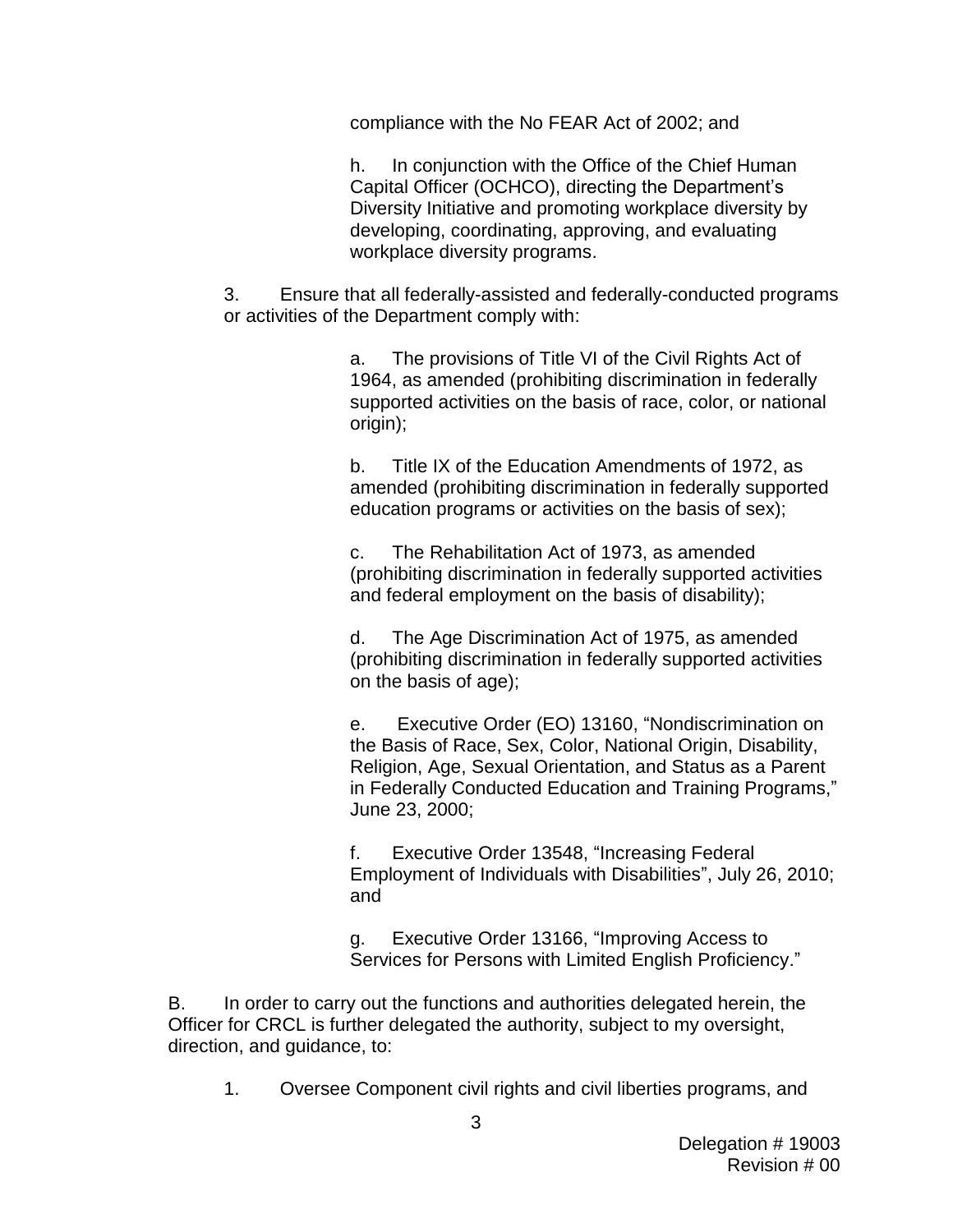define performance metrics to evaluate performance of those programs;

2. Review reports and programs within any Component to ensure compliance with standards established by the Officer for CRCL to protect civil rights and civil liberties;

3. Enter into agreements and arrangements with DHS Components and other entities as necessary and appropriate to execute the authorities in this Delegation. Agreements with foreign entities must be coordinated with the Assistant Secretary for International Affairs;

 4. Participate in the recruiting and hiring of Senior Civil Rights and by approving position descriptions, establishing knowledge, skills and applicants, when desired, and approving the final hiring selection of Senior Civil Liberties officials except as expressly excluded by statute, including abilities requirements, participating in interviews of best-qualified Civil Rights and Civil Liberties officials;

 5. Participate in evaluating the performance of Senior Civil Rights and as input and feedback on their achievement of those objectives to their rating officials and to Component Heads; Civil Liberties officials by providing written performance objectives as well

 other forms of commendation for Senior Civil Rights and Civil Liberties 6. In collaboration with Component Heads, exercise concurrence authority for bonus or award recommendations, pay adjustments, and officials;

7. Rights and Civil Liberties officials, the Officer for CRCL shall provide recommendations for the recruiting, hiring and employee evaluation process of Senior Civil Rights and Civil Liberties officials, including into the final selection and input into bonus or award recommendations, pay adjustments and other forms of commendation; To the extent that the law prohibits vesting recruiting, hiring and performance evaluation authority in the Officer for CRCL for Senior Civil providing input into performance objectives and achievement of those objectives, the establishment of knowledge, skills and abilities requirement, participating in the interview process, when desired, input

 and Component budget formulation and execution as they relate to civil 8. Collaborate with Component Heads on Component staffing plans rights and civil liberties functions;

 9. Collaborate with Component heads on any civil rights or civil liberties training within the Components; and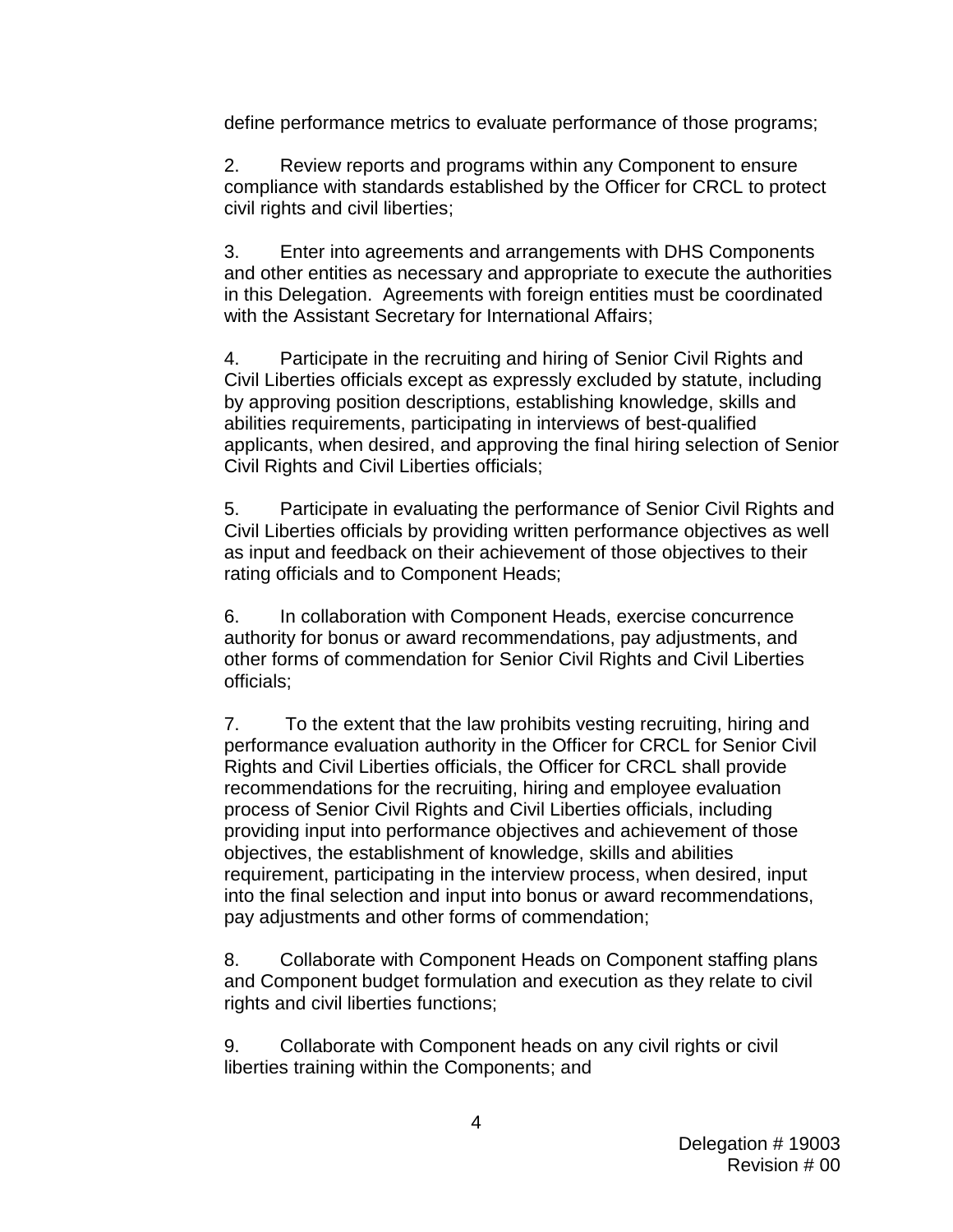10. Provide input to the Secretary and Deputy Secretary regarding any reorganization of a Component that could affect a Component's civil rights and civil liberties functions.

C. Nothing in this delegation is intended to interfere with the statutory independence of the Inspector General or the Inspector General's authority to investigate allegations of misconduct, including allegations of civil rights or civil liberties abuses, by DHS employees or contractors.

## **III. Re-delegation**

 Unless otherwise prohibited by law or executive order, the authorities delegated herein may be re-delegated, in writing, to appropriate personnel within CRCL or the Components.

# **IV. Authorities**

Other sources of CRCL authority:

А. Title 6, U.S.C. § 112, "Secretary; functions"

В. B. Title 6, U.S.C. § 345, "Establishment of Officer for Civil Rights and Civil Liberties"

C. Title 42, U.S.C. § 2000ee-1, "Privacy and civil liberties officers"

## **V. Definitions**

 A. *Civil Rights and Civil Liberties Programs:* functions and activities, including their supporting resources, assets, budgets and processes, dedicated to the protection of civil rights and civil liberties for the public and the DHS programs. workforce, including Equal Employment Opportunity programs and other

Security." B. **Component**: has that meaning given it in Department of Homeland Security Directive No. 252-01, "Organization of the Department of Homeland

 Homeland Security. C. **Operational Component:** has that meaning given it in Department of Homeland Security Directive No. 252-01, "Organization of the Department of

D. **Senior Civil Rights and Civil Liberties Officials:** any civilian civil rights and civil liberties personnel Department-wide at the GS-15 level or higher.